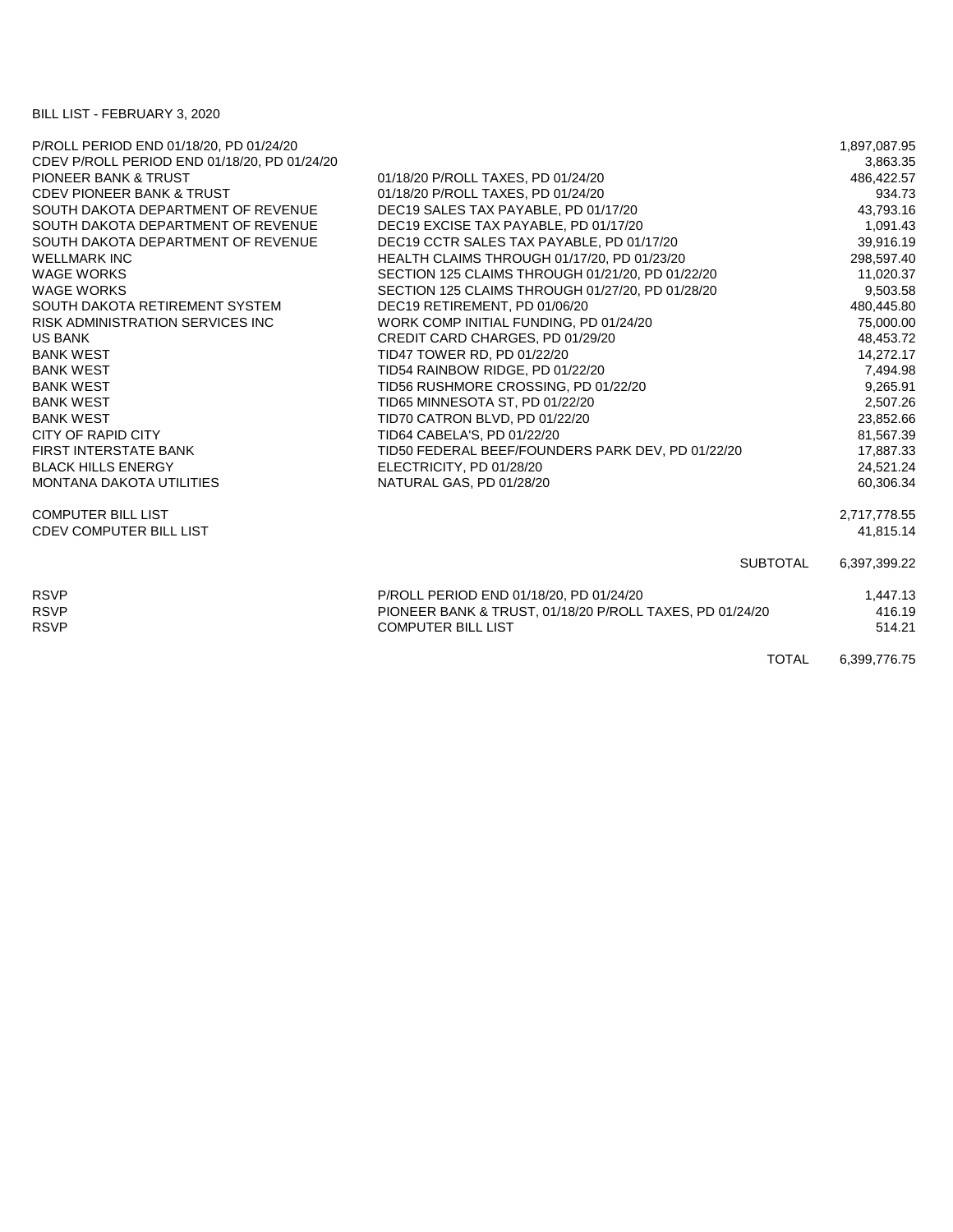## The City of Rapid City Bill List by Vendor - Summary

| <b>Vendor ID</b> | <b>Vendor Name</b>                           | <b>Amount</b> |
|------------------|----------------------------------------------|---------------|
|                  | 18 3-D SPECIALTIES INC                       | 7064.00       |
|                  | 37 A & B BUSINESS SOLUTIONS INC              | 342.40        |
|                  | 12022 A TO Z SHREDDING                       | 73.20         |
|                  | 46 A&B WELDING SUPPLY CO INC                 | 3105.92       |
|                  | 7429 A-1 TOOLS                               | 125.00        |
|                  | 79 ACE HARDWARE-EAST                         | 640.06        |
|                  | 80 ACE HARDWARE-WEST                         | 526.88        |
|                  | 81 ACE STEEL & RECYCLING INC                 | 1826.18       |
|                  | 86 ACTION MECHANICAL INC                     | 1468.02       |
|                  | 9519 ACTION POWER WASHING                    | 1367.00       |
|                  | 87 ACTIVE DATA SYSTEMS                       | 12282.00      |
|                  | 90 ADAMS ISC                                 | 498.26        |
|                  | 97 ADECCO EMPLOYMENT SERVICES                | 725.40        |
|                  | 9041 AIRGAS USA, LLC                         | 93.87         |
|                  | 139 ALEX AIR APPARATUS INC                   | 932.00        |
|                  | 151 ALLEGIANT EMERGENCY SERVICES INC         | 52914.73      |
|                  | 164 ALSCO INC                                | 509.34        |
|                  | 13104 AMBER LELACHEUR                        | 56.00         |
|                  | 183 AMERICAN LEGAL PUBLISHING CORP           | 395.00        |
|                  | 7825 ANIMAL CLINIC OF RAPID CITY             | 55.25         |
|                  | 258 ARCHITECTURE INCORPORATED                | 35679.50      |
|                  | 279 ARROWHEAD FORENSICS                      | 423.56        |
|                  | 9540 ARROWWOOD RESORT & CONFERENCE CENTER AT | 551.70        |
|                  | 283 ASAP ANALYTICAL LLC                      | 5086.02       |
|                  | 12506 AUTOMATED MAINTENANCE SYSTEMS          | 11637.96      |
|                  | 346 BADGER STATE RECOVERY INC                | 33.45         |
|                  | 10369 BALCO UNIFORMS INC                     | 936.00        |
|                  | 384 BARGAIN BARN TIRE & REPAIR               | 31.90         |
|                  | 403 BARTLETT & WEST                          | 26327.62      |
|                  | 8451 BATTERIES PLUS BULBS                    | 109.10        |
|                  | 13078 BENJAMIN JOHNSON                       | 3496.00       |
|                  | 536 BH SERVICES INC                          | 1562.06       |
|                  | 549 BIERSCHBACH EQUIPMENT INC                | 382.12        |
|                  | 573 BLACK HAWK VANS INC                      | 190.00        |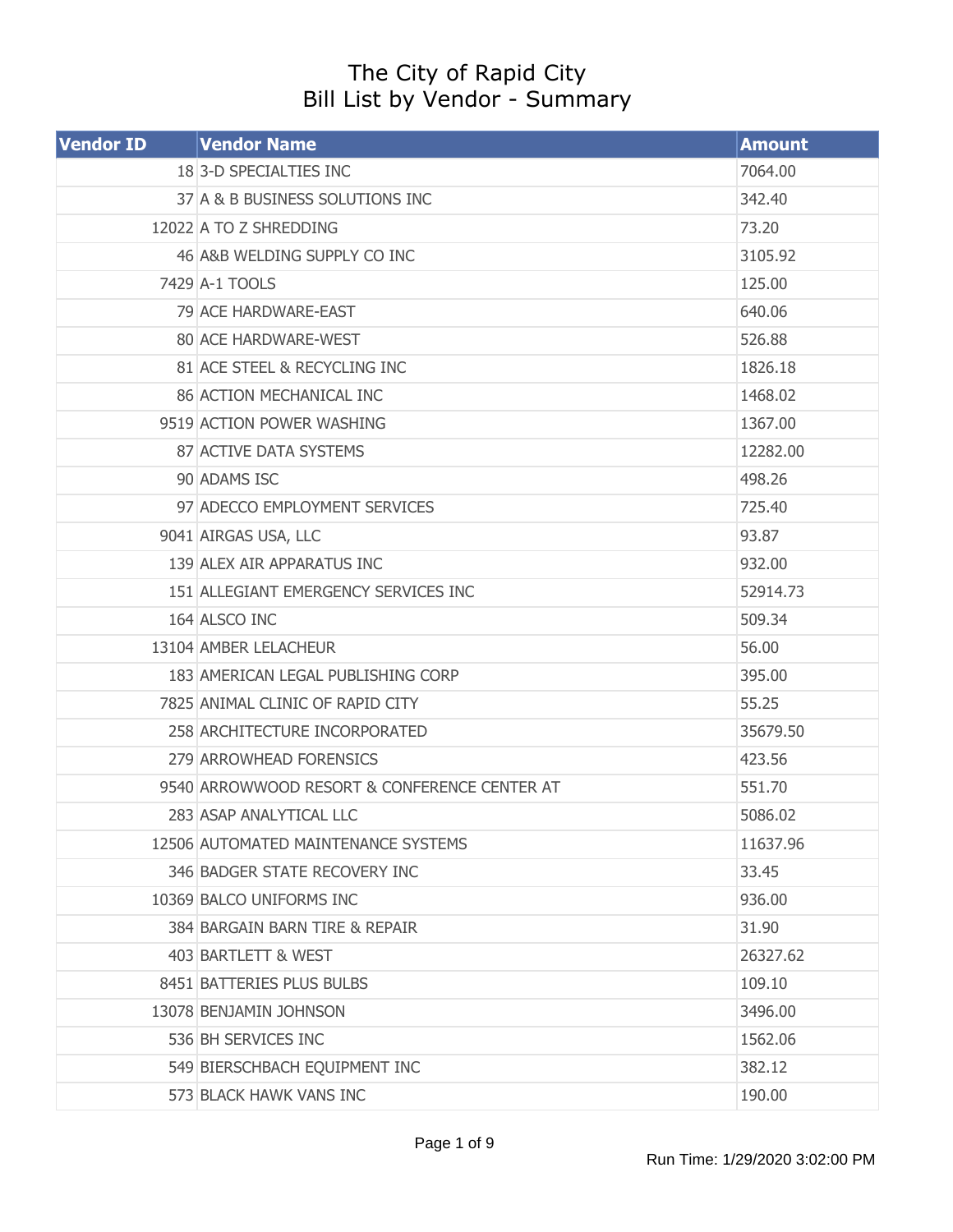| 8277 BLACK HILLS BICYCLES                      | 1800.00   |
|------------------------------------------------|-----------|
| 584 BLACK HILLS BUSINESS SOURCE                | 1522.00   |
| 586 BLACK HILLS CHEMICAL AND JANITORIAL CO INC | 809.28    |
| 587 BLACK HILLS COMMUNITY BANK NA              | 2667.77   |
| 590 BLACK HILLS DOOR SYSTEMS                   | 561.00    |
| 591 BLACK HILLS ELECTRIC COOP                  | 1649.43   |
| 622 BLACK HILLS ENERGY                         | 117008.96 |
| 602 BLACK HILLS INSURANCE                      | 60.00     |
| 612 BLACK HILLS OCCUPATIONAL MEDICINE          | 124.00    |
| 637 BLACK HILLS TRUCK & TRAILER INC            | 509.38    |
| 691 BOOT BARN INC                              | 1279.90   |
| 692 BORDER STATES ELECTRIC SUPPLY              | 516.95    |
| 699 BOUND TREE MEDICAL INC                     | 9794.23   |
| 2982 BRENT LONG                                | 353.46    |
| 787 BROWN'S SMALL ENGINE REPAIR                | 38.07     |
| 12502 BUCHER MUNICIPAL NORTH AMERICA INC       | 2043.04   |
| 842 BUTLER MACHINERY CO.                       | 2491.43   |
| 10484 BYTESPEED                                | 10825.00  |
| 905 CARQUEST AUTO PARTS                        | 3709.04   |
| 931 CBH COOPERATIVE                            | 11526.75  |
| 932 CDW GOVERNMENT INC                         | 566.36    |
| 945 CENTURY BUSINESS PRODUCTS INC              | 184.39    |
| 948 CENTURYLINK                                | 381.72    |
| 984 CHILDREN'S HOME SOCIETY                    | 4250.00   |
| 13081 CHRIS HEUTZENREODER                      | 165.85    |
| 8863 CHRIS MOELLER                             | 2200.00   |
| 988 CHRIS SUPPLY COMPANY INC                   | 313.84    |
| 1013 CITY OF RAPID CITY                        | 14375.16  |
| 1044 CLIMATE CONTROL SYSTEMS & SERVICE         | 1905.82   |
| 1045 CLINIQA CORPORATION                       | 485.00    |
| 1053 COCA-COLA OF THE BLACK HILLS              | 414.25    |
| 6484 COLLISION FORENSIC SOLUTIONS LLC          | 1881.00   |
| 1113 CONTRACTOR'S SUPPLY INC                   | 950.79    |
| 1123 COPY COUNTRY INC.                         | 339.50    |
| 9890 CORE & MAIN LP                            | 104989.66 |
| 5672 CORY NELSON                               | 46.00     |
| 1164 CRESCENT ELECTRIC SUPPLY CO               | 1133.27   |
| 1167 CRICKET LAWN SERVICE                      | 1480.00   |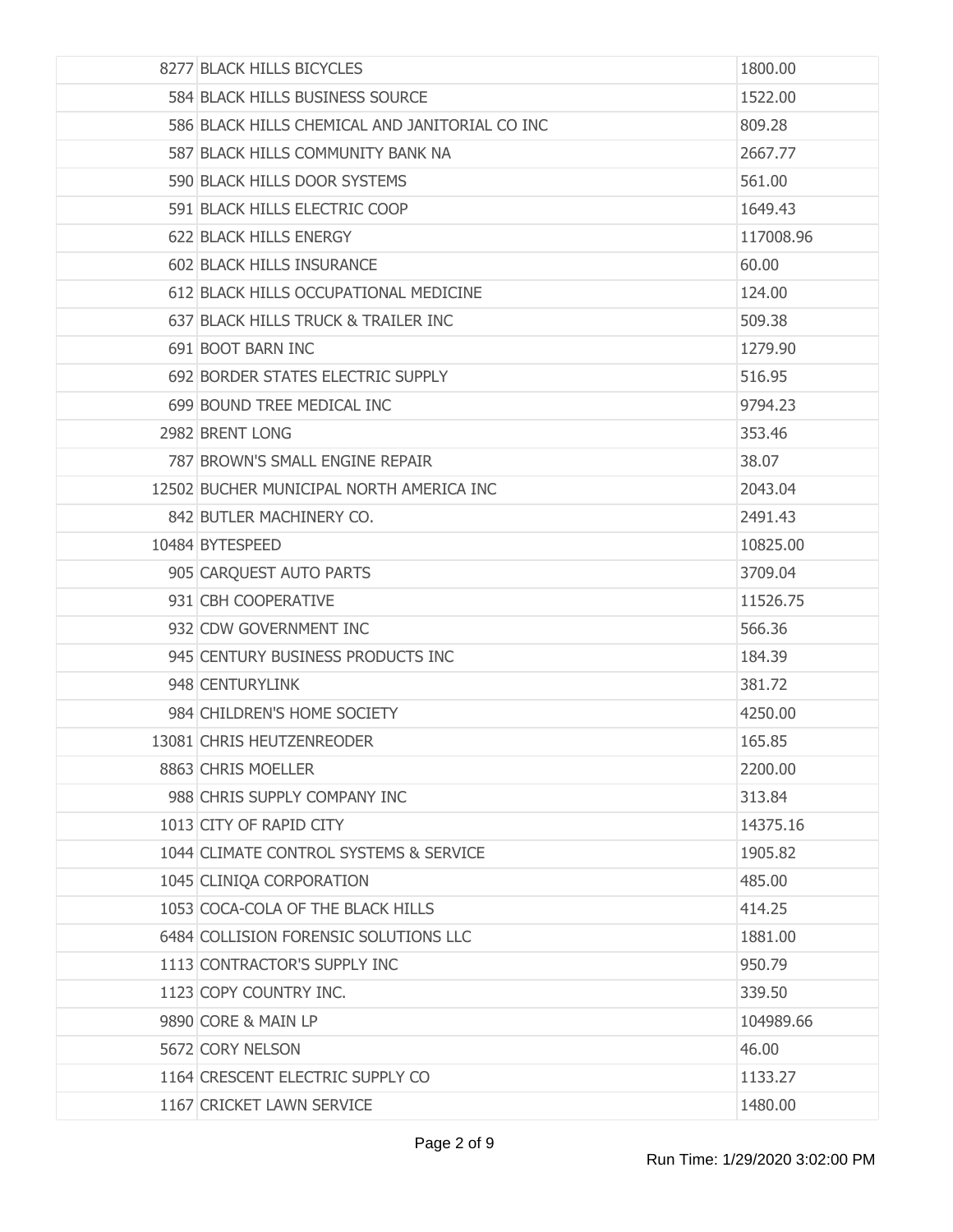| 1179 CRUM ELECTRIC                      | 982.84    |
|-----------------------------------------|-----------|
| 13089 CUMMINS SALES AND SERVICE         | 28125.00  |
| 1230 DAKOTA BARRICADE LLC               | 800.00    |
| 1234 DAKOTA BUSINESS CENTER             | 177.42    |
| 1239 DAKOTA FLUID POWER                 | 455.87    |
| 1251 DAKOTA PUMP & CONTROL INC          | 4730.94   |
| 1252 DAKOTA PUMP INC                    | 1703.06   |
| 1253 DAKOTA Q INTERNET SERVICES         | 349.95    |
| 6888 DAKOTA TRUCK & AUTO LLC            | 2707.89   |
| 1322 DELL MARKETING LP                  | 51.79     |
| 10648 DENNY MENHOLT CHEVROLET           | 1577.65   |
| 1351 DESTINATION RAPID CITY             | 213859.22 |
| 1359 DIAMOND VOGEL PAINT CTR            | 41.78     |
| 13086 DNI PROPERTIES                    | 2200.00   |
| 10027 ECOMPRESSEDAIR                    | 1189.69   |
| 12287 EICKHOF COLUMBARIA INC            | 227.00    |
| 12420 ELEVATE RAPID CITY                | 10.00     |
| 7519 ELITE                              | 1789.20   |
| 1559 ENVIROTECH SERVICES INC            | 5438.76   |
| 6939 ERIC HANSEN                        | 46.00     |
| 1574 ESRI INC                           | 57900.00  |
| 1592 EVERGREEN OFFICE PRODUCTS INC      | 288.75    |
| 1594 EVIDENT CRIME SCENE PRODUCTS       | 576.29    |
| 1599 EXHAUST PROS OF RC INC.            | 76.50     |
| 1627 FASTENAL COMPANY                   | 4573.42   |
| 1633 FEDERAL EXPRESS CORPORATION        | 486.51    |
| 1647 FERBER ENGINEERING                 | 11303.50  |
| 1694 FISHER SCIENTIFIC                  | 285.79    |
| 12019 FIT TO LIFT LLC                   | 450.00    |
| 12292 FLOYD'S TRUCK CENTER              | 1504.47   |
| 1728 FMG INC.                           | 87609.61  |
| 1744 FORWARD DISTRIBUTING               | 43.35     |
| 1774 FREMONT INDUSTRIES INC             | 165.84    |
| 1795 FRONTIER AUTO GLASS LLC            | 233.65    |
| 1820 G&H DISTRIBUTING INC.              | 786.28    |
| 1831 GALLS INCORPORATED                 | 1496.30   |
| 1917 GLOCK PROFESSIONAL INC             | 1750.00   |
| 1922 GODFREY BRAKE SERVICE & SUPPLY INC | 1699.76   |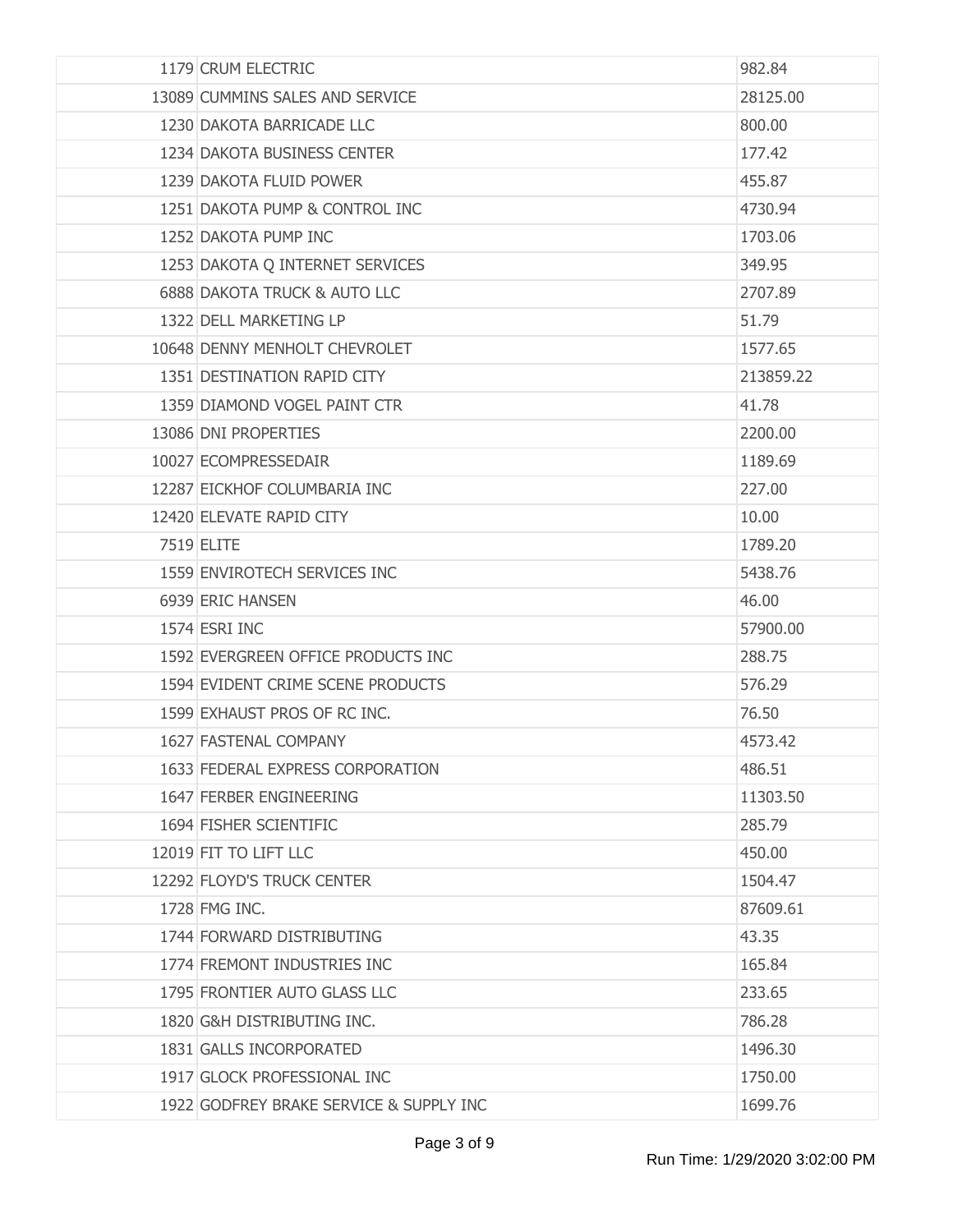| 1924 GOLDEN WEST TECHNOLOGIES INC                      | 722.29   |
|--------------------------------------------------------|----------|
| 1979 GREAT WESTERN TIRE INC.                           | 4325.85  |
| 2000 GRIMM'S PUMP SERVICE INC                          | 290.93   |
| 2132 HARVEYS LOCK SHOP INC                             | 94.19    |
| 2149 HAWKINS CHEMICAL INC                              | 12705.14 |
| 2159 HDR ENGINEERING INC                               | 7954.41  |
| 2168 HEARTLAND PAPER CO                                | 158.79   |
| 13090 HEARTLAND RETAIL CENTER LLC                      | 3688.94  |
| 2200 HELP! LINE CENTER INC                             | 2000.00  |
| 2207 HENRY SCHEIN INC                                  | 898.20   |
| 2267 HILLYARD INC. / SIOUX FALLS                       | 16.86    |
| 5925 HOLIDAY COMPANIES                                 | 426.00   |
| 11555 HONEY DONE                                       | 1135.00  |
| 2361 HUMANE SOCIETY OF THE BLACK HILLS                 | 26250.00 |
| 2380 IAPMO                                             | 240.00   |
| 2409 INDOFF INC                                        | 1418.62  |
| 2439 INTERNATIONAL ASSOCIATION FOR PROPERTY & EVIDENCE | 50.00    |
| 6180 INTERNATIONAL ASSOCIATION OF CHIEFS OF POLICE     | 2925.00  |
| 2453 INTERSTATE BATTERIES INC                          | 436.65   |
| 8651 INTOXIMETERS INC                                  | 4845.49  |
| 12036 IPS GROUP INC                                    | 22495.56 |
| 2512 JENNER EQUIPMENT CO                               | 428.52   |
| 6699 JMD EXCAVATING                                    | 9606.00  |
| 3988 JOHN REID & ASSOCIATES INC                        | 2300.00  |
| 2552 JOHNSON CONTROLS INC                              | 4141.71  |
| 7958 JOSHUA KUSSER                                     | 94.00    |
| 12936 KAMAN DISTRIBUTION                               | 973.40   |
| 2632 KASSEBURG CANINE TRAINING CENTER                  | 11000.00 |
| 11162 KAYLA HOLZER-SCHAFER                             | 7.00     |
| 2664 KENNY'S BODY SHOP INC                             | 686.00   |
| 2679 KIEFFER SANITATION INC                            | 574.31   |
| 2719 KNECHT HOME CENTER                                | 239.02   |
| 5935 KODRU-MOONEY                                      | 240.00   |
| 2739 KONE INC                                          | 230.79   |
| 2772 KT CONNECTIONS INC                                | 19564.00 |
| 11163 LAKOTA CONTRACTING INC                           | 155.20   |
| 2852 LAUNDRY WORLD INC                                 | 20.89    |
| 2866 LEADSONLINE                                       | 13805.00 |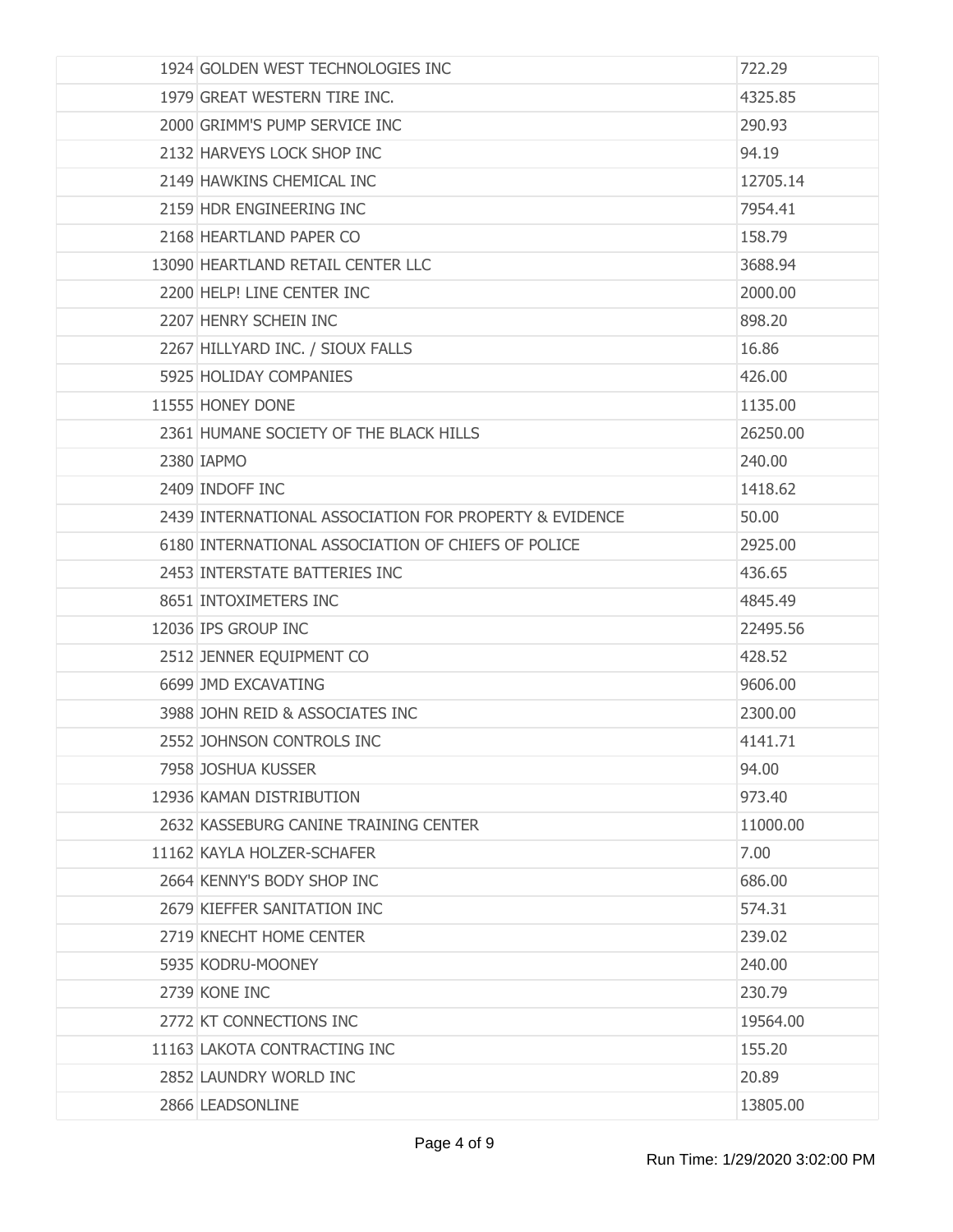| 13094 LETTER PUBLICATIONS INC          | 349.00    |
|----------------------------------------|-----------|
| 7350 LEXISNEXIS                        | 937.50    |
| 6816 LIBERTY CHRYSLER CENTER LLC       | 2015.12   |
| 10015 LIFESONG                         | 1681.71   |
| 2937 LIGHT & SIREN                     | 3207.00   |
| 2938 LIGHTING MAINTENANCE CO           | 6132.23   |
| 2951 LIND-EXCO INC                     | 74249.13  |
| 3692 LYNN PEAVEY COMPANY               | 1312.85   |
| 6880 M & W TOWING AND RECOVERY         | 168.00    |
| 3036 M G OIL CO                        | 2600.69   |
| 5652 MA MORTENSON COMPANY              | 861601.19 |
| 8899 MACQUEEN EMERGENCY GROUP          | 189.27    |
| 9793 MARCO                             | 1667.55   |
| 3084 MARCO TECHNOLOGIES INC            | 385.14    |
| 3112 MATCO TOOLS                       | 340.00    |
| 3115 MATHESON TRI-GAS INC              | 254.64    |
| 3136 MCCANN ASSOCIATES INC             | 2716.00   |
| 3164 MCKIE FORD INC                    | 445.63    |
| 3170 MCLEOD'S PRINTING & OFFICE SUPPLY | 63.20     |
| 3191 MEDICAL WASTE TRANSPORT INC       | 266.84    |
| 13111 MELODY RYAN                      | 850.00    |
| 3208 MENARDS                           | 1601.72   |
| 12685 MICHELLE PAULSON                 | 368,39    |
| 13082 MICKEY SNOOK                     | 189.27    |
| 3243 MIDCONTINENT TESTING LABS INC     | 3031.12   |
| 11357 MIELE INC                        | 709.00    |
| 3407 NARTEC INC                        | 4712.20   |
| 10598 NATHAN HOWER                     | 46.00     |
| 3417 NATIONAL LEAGUE OF CITIES         | 5669.00   |
| 3424 NATIVE SUN NEWS                   | 264.00    |
| 3473 NEW ENGLAND SPORTS SALES          | 149.61    |
| 3482 NEWMAN TRAFFIC SIGNS              | 9827.40   |
| 12094 NEXCESS.NET                      | 14.95     |
| 10597 NORTH CENTRAL INTERNATIONAL INC  | 1746.70   |
| 3517 NORTH CENTRAL SUPPLY INC          | 6.00      |
| 3525 NORTHERN TRUCK EQUIPMENT CORP     | 1618.50   |
| 3530 NORTHWEST PIPE FITTINGS INC       | 1372.01   |
| 3535 NOVAVISION                        | 539.80    |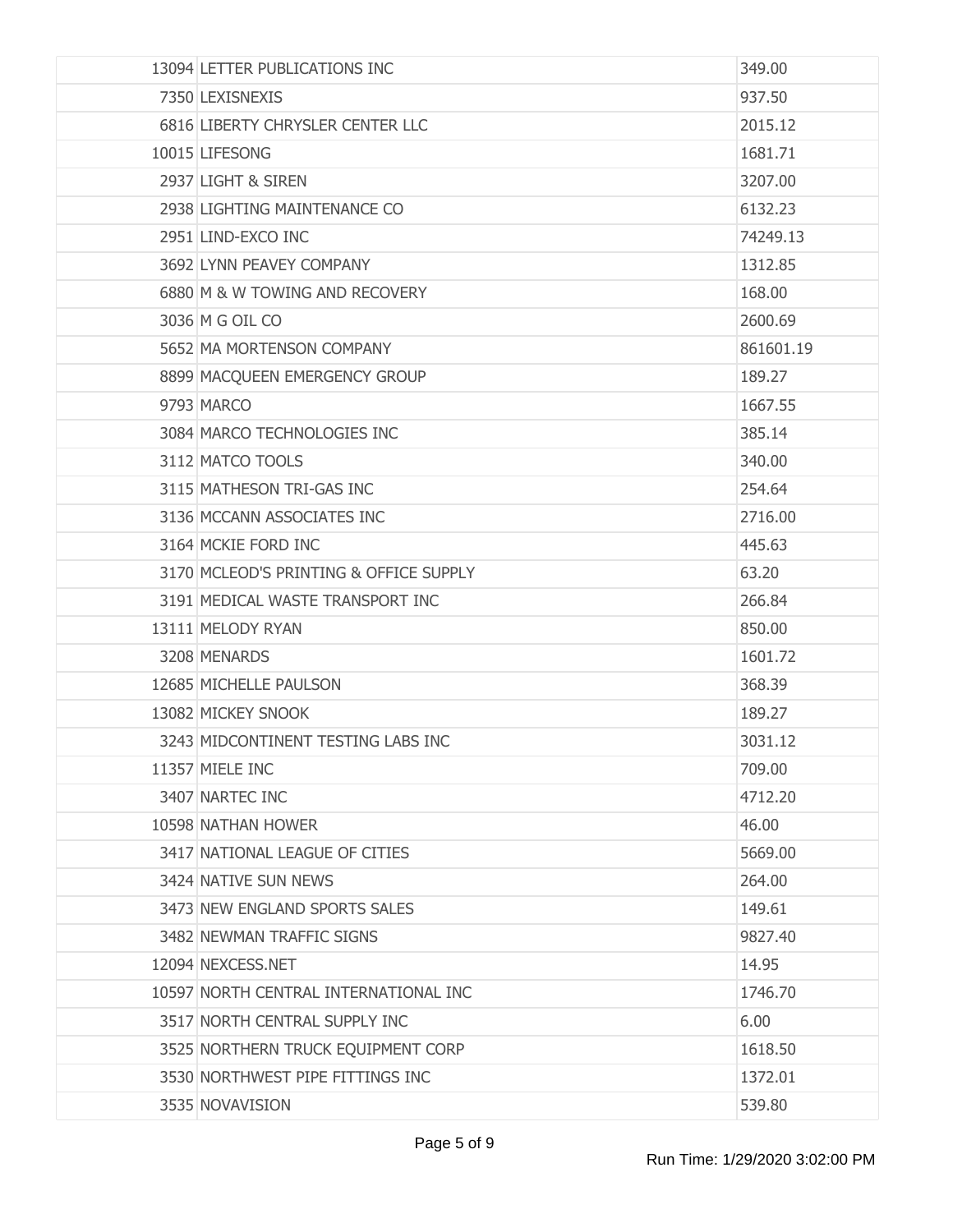| 6586 OFFICE PRIDE BILLING SERVICES    | 135.00    |
|---------------------------------------|-----------|
| 3588 OLSON TOWING                     | 125.00    |
| 3594 OLSON'S PEST                     | 170.00    |
| 3604 O'REILLY AUTO PARTS              | 101.35    |
| 11668 OVERHEAD DOOR OF RAPID CITY     | 84.24     |
| 3625 PACIFIC STEEL & RECYCLING INC    | 1902.57   |
| 3660 PARKWAY CAR WASH INC             | 92.00     |
| 3690 PEAK-RYZEX INC                   | 106.00    |
| 3601 PENNINGTON COUNTY                | 6479.38   |
| 6485 PERENNIAL ENERGY INC             | 607.54    |
| 2928 PETE LIEN & SONS INC             | 739.63    |
| 5474 PHENOMENEX INC                   | 1757.95   |
| 11706 PHYSICIANS CLAIMS COMPANY       | 2606.48   |
| 10702 PHYSIO WORKS PROF LLC           | 2817.50   |
| 5497 PIONEER BANK & TRUST             | 26975.01  |
| 3704 PONDEROSA SPORTSWEAR             | 28.96     |
| 3722 POWER HOUSE HONDA                | 289.90    |
| 11354 PRAIRIE AUTO PARTS              | 2283.39   |
| 3750 PRINT MARK-ET                    | 55.95     |
| 6215 PROFESSIONAL METAL WORKS LLC     | 40.00     |
| 3761 PROMOTION PHYSICAL THERAPY       | 120.00    |
| 3809 RABE ELEVATOR                    | 198.78    |
| 13036 RADISSON HOTEL-BISMARCK         | 558.36    |
| 3848 RAPID CITY AREA SCHOOL DIST 51-4 | 712.75    |
| 12750 RAPID CITY HARDWARE             | 82.65     |
| 3863 RAPID CITY JOURNAL - ADVERTISING | 741.42    |
| 3866 RAPID CITY MEDICAL CENTER        | 243.65    |
| 3896 RAPID SPA INC                    | 18.51     |
| 3934 RCS CONSTRUCTION INC.            | 130939.32 |
| 3938 RDO EQUIPMENT CO                 | 118.39    |
| 3950 RECORD STORAGE SOLUTIONS INC     | 473.47    |
| 3958 RED WING SHOE STORE              | 4075.04   |
| 3967 REGIONAL HEALTH                  | 344.30    |
| 11916 RESPEC COMPANY LLC              | 1638.75   |
| 4040 RICOH USA                        | 9.80      |
| 8951 RMS SCREEN PRINTING & EMBROIDERY | 1395.00   |
| 1493 ROBERT EDDY                      | 48.86     |
| 4125 RUNNINGS SUPPLY INC              | 1735.22   |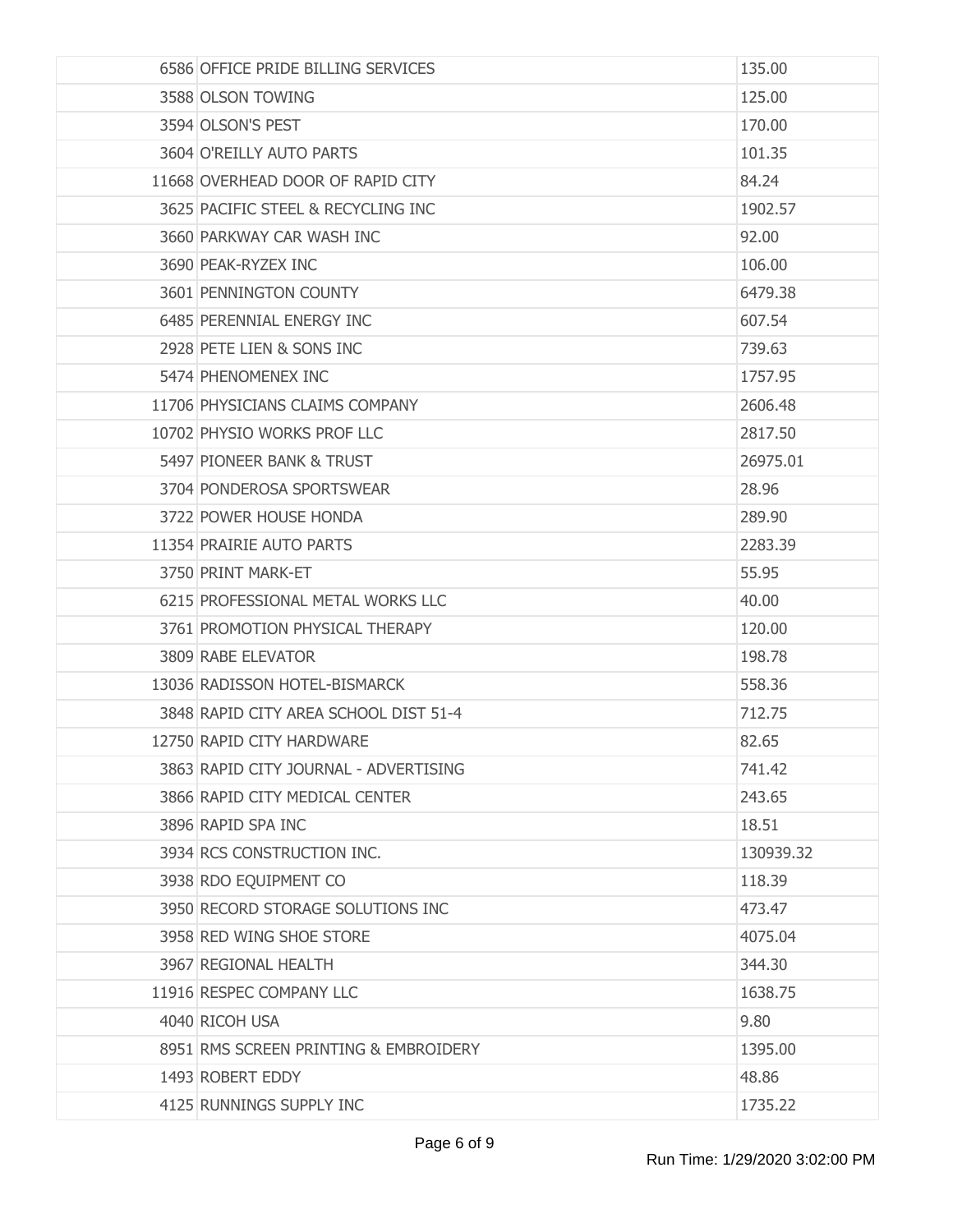| 4141 RUSHMORE SAFETY SUPPLIES                         | 22.00    |
|-------------------------------------------------------|----------|
| 4161 SAFETY AND CONSTRUCTION SUPPLY INC               | 2836.40  |
| 4163 SAFETY KLEEN CORP                                | 375.07   |
| 4182 SAM'S CLUB                                       | 5542.75  |
| 4215 SCHEELS ALL SPORTS                               | 110.00   |
| 9530 SELECT TECH                                      | 280.80   |
| 4330 SERVALL UNIFORM/LINEN CO INC                     | 835.40   |
| 4360 SHI INTERNATIONAL CORP                           | 1354.84  |
| 4388 SIGN EXPRESS                                     | 45.36    |
| 10772 SIMON NORTH REGION SD                           | 1729.80  |
| 4402 SIMPSON & ASSOCIATES APPRAISAL & CONSULTING SVCS | 13750.00 |
| 4405 SIMPSON'S PRINTING                               | 803.00   |
| 4431 SKYLINE ENGINEERING                              | 2827.50  |
| 6758 SKYLINE SIGNS & LIGHTING                         | 617.34   |
| 4465 SNAP ON TOOLS                                    | 116.25   |
| 4483 SONNEL TECHNOLOGIES LLC                          | 2430.96  |
| 4500 SOUTH DAKOTA CHAPTER APWA                        | 200.00   |
| 4518 SOUTH DAKOTA MUNICIPAL LEAGUE                    | 90.00    |
| 4519 SOUTH DAKOTA ONE CALL                            | 484.96   |
| 4525 SOUTH DAKOTA READY MIXED CONCRETE ASSOCIATION    | 330.00   |
| 4532 SOUTH DAKOTA SCHOOL OF MINES & TECHNOLOGY        | 165.40   |
| 10486 SRIXON/CLEVELAND GOLF/XXIO                      | 3983.42  |
| 2332 STAN HOUSTON EQUIP CO INC                        | 252.03   |
| 6761 STANLEY STEEMER INC                              | 115.00   |
| 4599 STAPLES ADVANTAGE                                | 452.97   |
| 4504 STATE OF SOUTH DAKOTA                            | 8870.90  |
| 12841 STERN OIL CO                                    | 482.22   |
| 2649 STEVEN KELLER                                    | 46.00    |
| 4668 STREET IMAGE                                     | 1270.62  |
| 4684 STURDEVANT'S AUTO PARTS                          | 946.87   |
| 4711 SUPERIOR SIGNALS INC                             | 834.94   |
| 9092 SUPERIOR TECHNOLOGY GROUP LLC                    | 2500.00  |
| 10670 SURVIVAL ARMOR, INC                             | 1125.18  |
| 10655 SWEET TREATS                                    | 201.00   |
| 11694 TARGET SOLUTIONS LEARNING LLC                   | 14512.18 |
| 4765 TDG COMMUNICATIONS INC                           | 55.00    |
| 10587 TEGRA GROUP INC                                 | 64386.66 |
| 12772 TELEFLEX LLC                                    | 1165.50  |